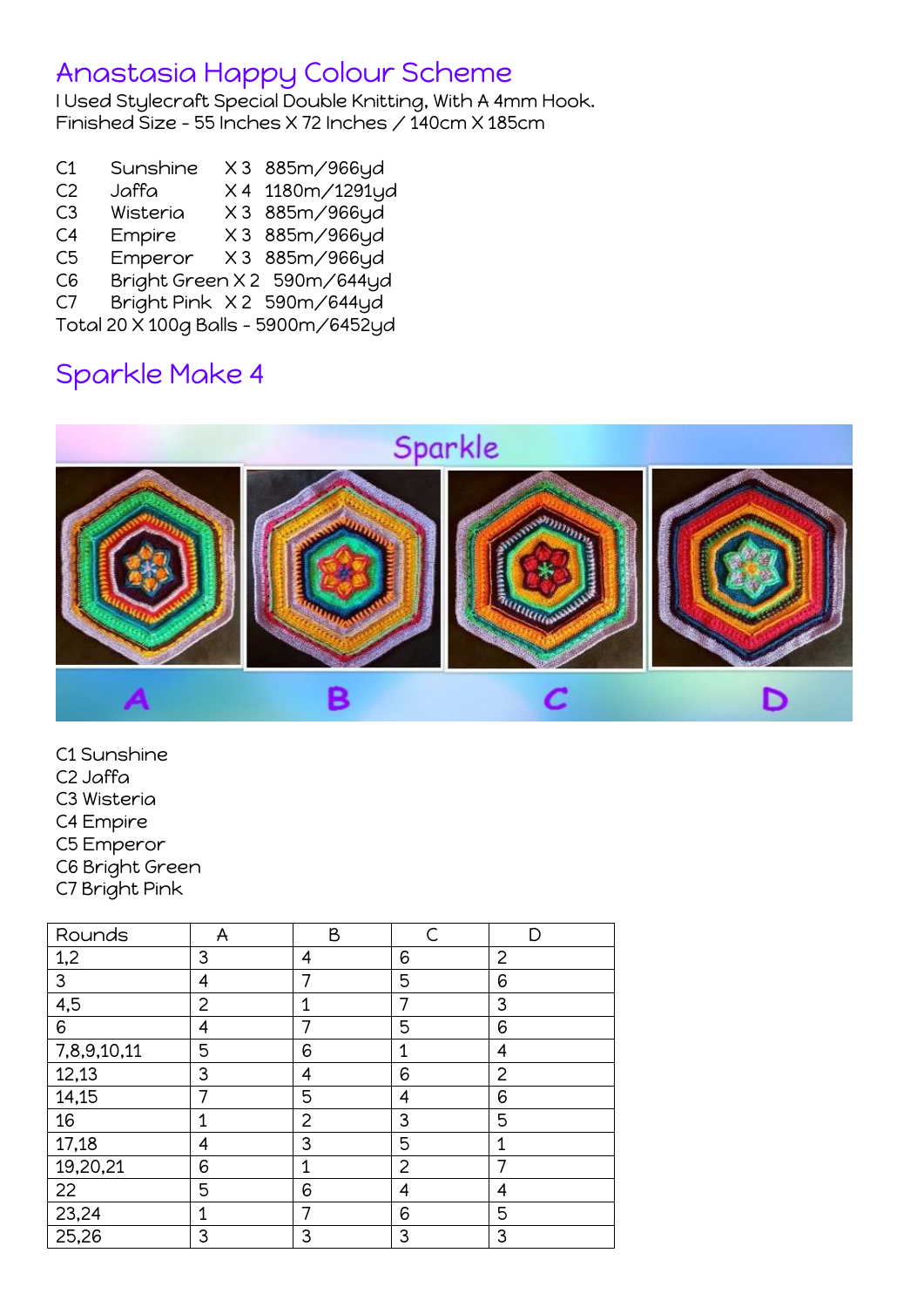# Cherish Make 4

# Cherish



- C1 Sunshine
- C2 Jaffa
- C3 Wisteria
- C4 Empire
- C5 Emperor
- C6 Bright Green
- C7 Bright Pink

| Rounds   | A              | B              |                | D |
|----------|----------------|----------------|----------------|---|
| 1,2      | 4              | 5              | 7              | 1 |
| 3        | 6              | 1              | 3              | 4 |
| 4,5      | 4              | 5              | 7              | 4 |
| 6        | $\overline{2}$ | 6              | 5              |   |
| 7,8      | 3              | ⇁              | 1              | 6 |
| 9,10     | 1              | 3              | 4              | 5 |
| 11,12    | 5              | 1              | $\mathbf{3}$   | 2 |
| 13       | 6              | 4              | 6              | 4 |
| 14       | 5              | 1              | $\mathbf{3}$   | 2 |
| 15,16,17 | 7              | 5              | $\overline{2}$ | 3 |
| 18       | 6              | 4              | 5              | ⇁ |
| 19,20    | 4              | $\overline{2}$ | 6              | 5 |
| 21,22    | 1              |                | 1              | ◢ |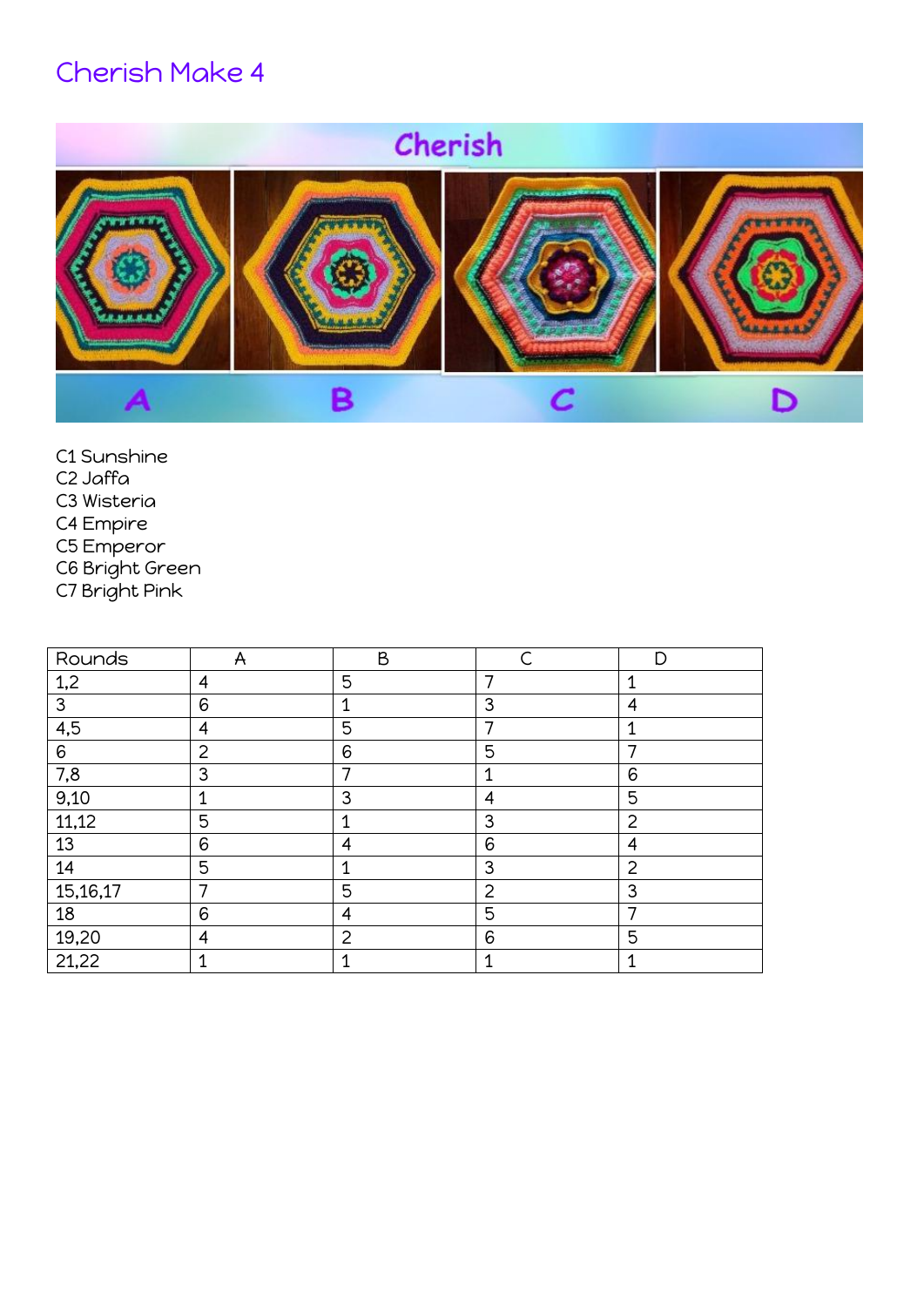## Panache Make 2



- C1 Sunshine
- C2 Jaffa
- C3 Wisteria
- C4 Empire
- C5 Emperor
- C6 Bright Green
- C7 Bright Pink

| Rounds         | A              | B              |
|----------------|----------------|----------------|
| $\mathbf{1}$   | 7              | 4              |
| $\overline{2}$ | 4              | $\overline{2}$ |
| 3,4,5,6        | $\mathbf 1$    | 5              |
| 7              | 4              | $\overline{2}$ |
| $\bf 8$        | $\mathbf 1$    | 5              |
| 9              | 4              | $\overline{2}$ |
| 10,11          | 4              | $\overline{2}$ |
| 12             | $\overline{2}$ | 6              |
| 13,14          | 5              | $\overline{1}$ |
| 15             | 6              | 5              |
| 16,17          | 5              | $\mathbf 1$    |
| 18,19,20       | 7              | 4              |
| 21             | $\overline{1}$ | 3              |
| 22,23          | 3              | 7              |
| 24,25          | 6              | 6              |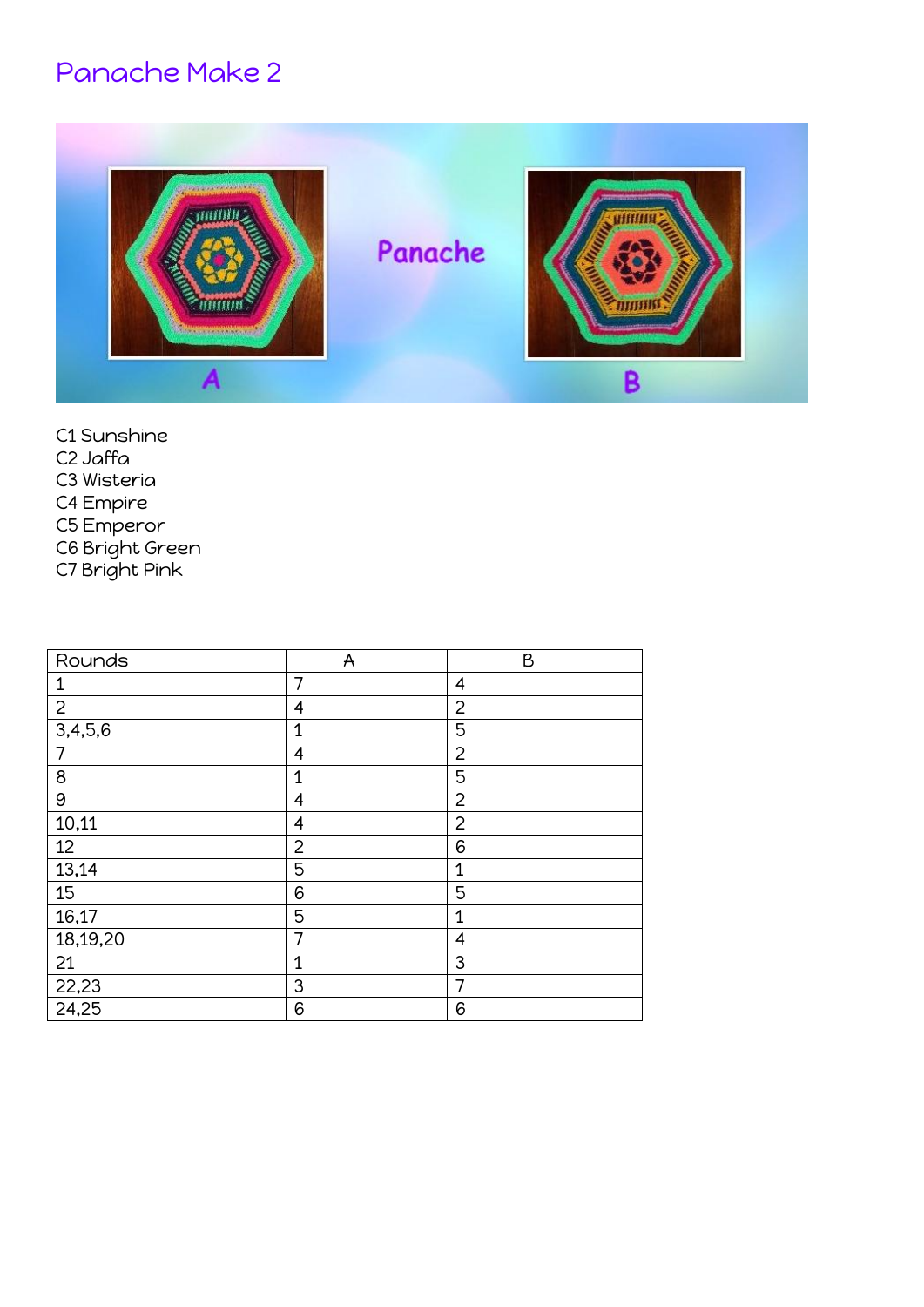## Pizzazz Make 4



- C1 Sunshine
- C2 Jaffa
- C3 Wisteria
- C4 Empire
- C5 Emperor
- C6 Bright Green
- C7 Bright Pink

| Rounds          | Colour A       | Colour B | Colour <sub>C</sub> | Colour D       |
|-----------------|----------------|----------|---------------------|----------------|
|                 | 2              | 5        |                     | 3              |
| $\overline{2}$  | 3              | 6        | 5                   |                |
| 3,4,5,6         | 4              | 7        | 3                   | 6              |
|                 | 3              | 6        | 5                   |                |
| 8               | 4              |          | 3                   | 6              |
| 9               | 3              | 6        | 5                   |                |
| 10,11           | 3              | 6        | 5                   |                |
| 12 <sup>°</sup> | 1              | 4        |                     | 5              |
| 13,14           | 7              | 3        | $\mathbf{1}$        | 4              |
| 15              | 5              | 2        | 4                   | 1              |
| 16,17           | 7              | 3        | 1                   | 4              |
| 18,19,20        | 6              | 5        | 6                   | 3              |
| 21              | 3              | 4        | 7                   | 6              |
| 22,23           | 4              |          | 3                   | 5              |
| 24,25,26        | $\overline{2}$ | 2        | $\overline{2}$      | $\overline{2}$ |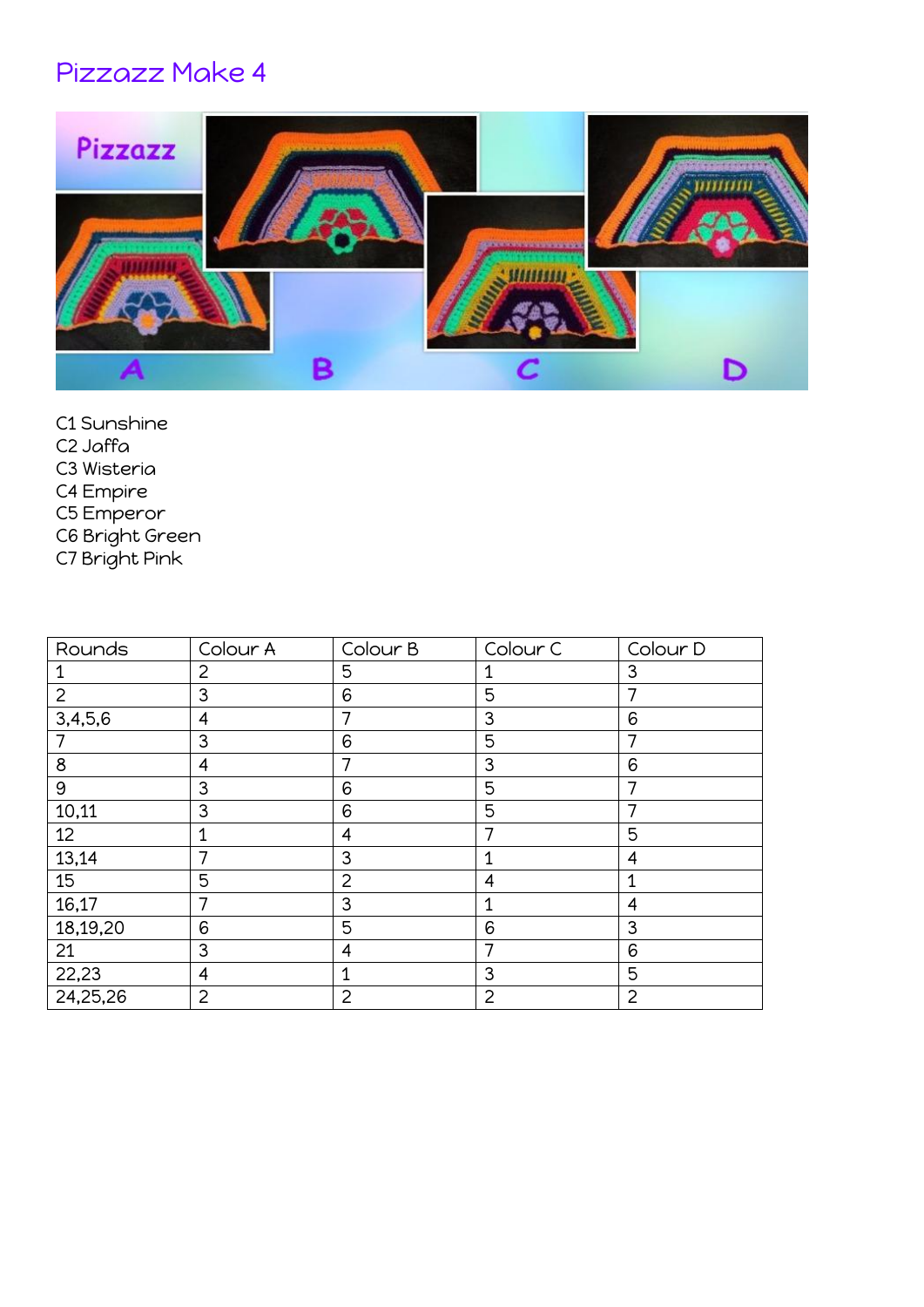#### Layout Happy Anastasia



Join with Colour 2.